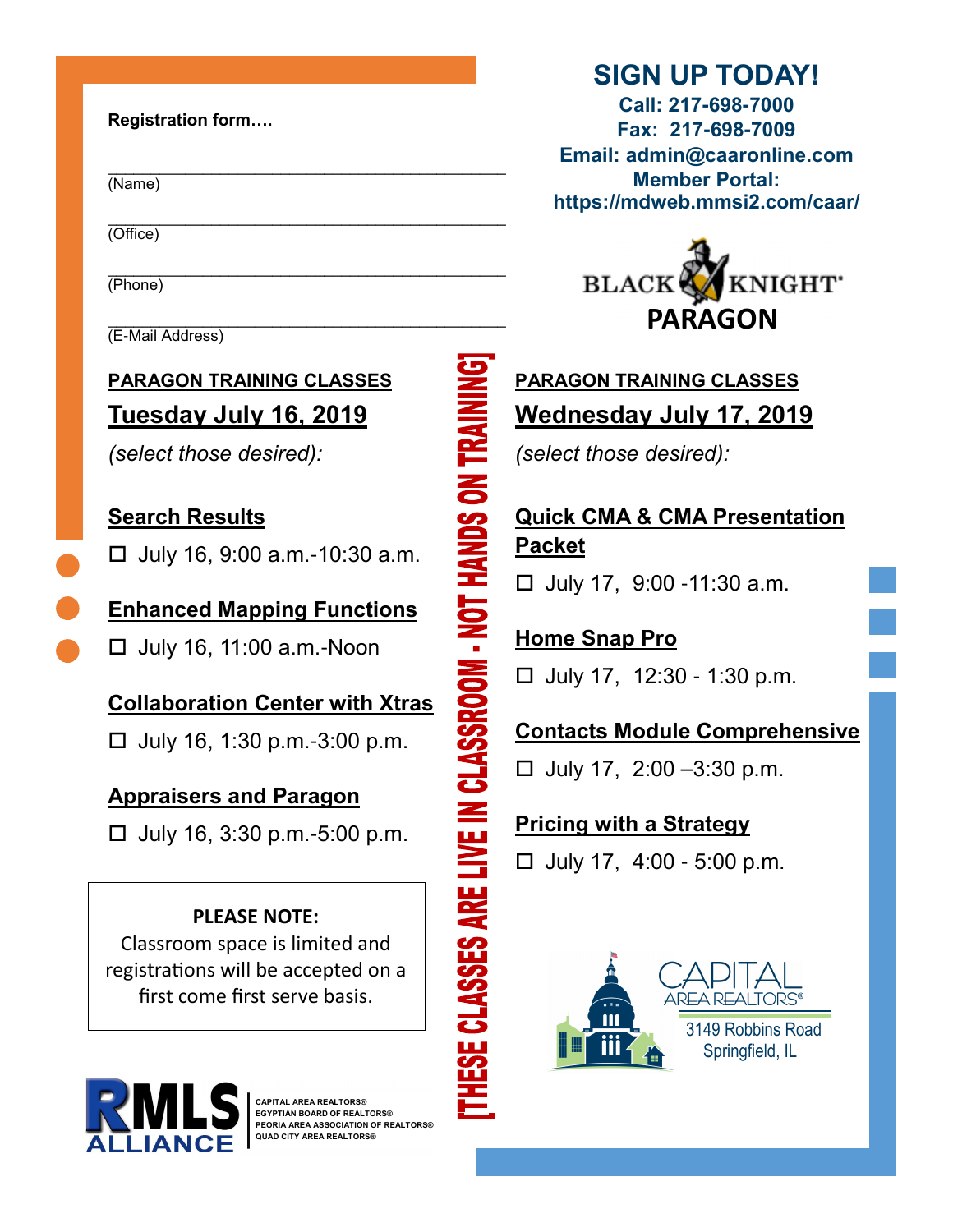#### Results – This class focuses on Search Results

- Results We will look at how to work with a Spreadsheet: Filtering, Sorting, Customizing & Saving. We will also look at Emailing & Printing Results to the agents' prospects and how to add a listing to Listing Carts.
- Available Reports We will also look the Property Reports available to them and how to make them a Favorite.
- Property Report Customization (Field Swapping) We will look at how agents can SIMPLY customize property reports to give their clients the data they need for their property transaction(s).
- Preference How to setup the Search Results functionality just demonstrated.

#### Enhanced Mapping Functions – Learn how to use Mapping in Paragon.

- We will explore how to map a Listing in Listing Input & Maintenance and GeoCode their Listing.
- We will explore how to do a Map Search.
- We will explore how a Prospect can use Map Search in their Collaboration Center created Search.

#### **Collaboration Center with Extrsa**

We will focus just on Collaboration Center - Buyer and Seller Side Portals

- Collaboration Center This segment focuses on Collaboration Center Buyer Side Portal
	- \* We will explore what Buyers will see when their agent sets them up for Collaboration Center.
	- ∗ We will see how to upgrade a prospect from simple Email Notification to Collaboration Center.
	- ∗ We will see how to setup a brand new prospect for Collaboration Center.
	- ∗ We will add a listing to a Listing Cart and enabled it for Agent Picks in Collaboration Center.
	- \* We will explore how an Agent can Enable their Prospects to create their own searches in Collaboration Center.
	- ∗ We will see how an Agent can Disable their Prospect from creating Searches in Collaboration Center.
	- ∗ We will see how an Agent can invoke Agent Preview for their Picky Buyers that want the Agent to screen all listings before they go to Collaboration Center.
	- \* We will run the Preference Wizard for Collaboration Center.
- Collaboration Center This segment focuses on Collaboration Center Seller Side Portal
	- ∗ We will assign a Listing to a Contact and enable the Daily or Weekly report Emailed automatically sent to the Seller based on Agent and Prospect viewing of their property.